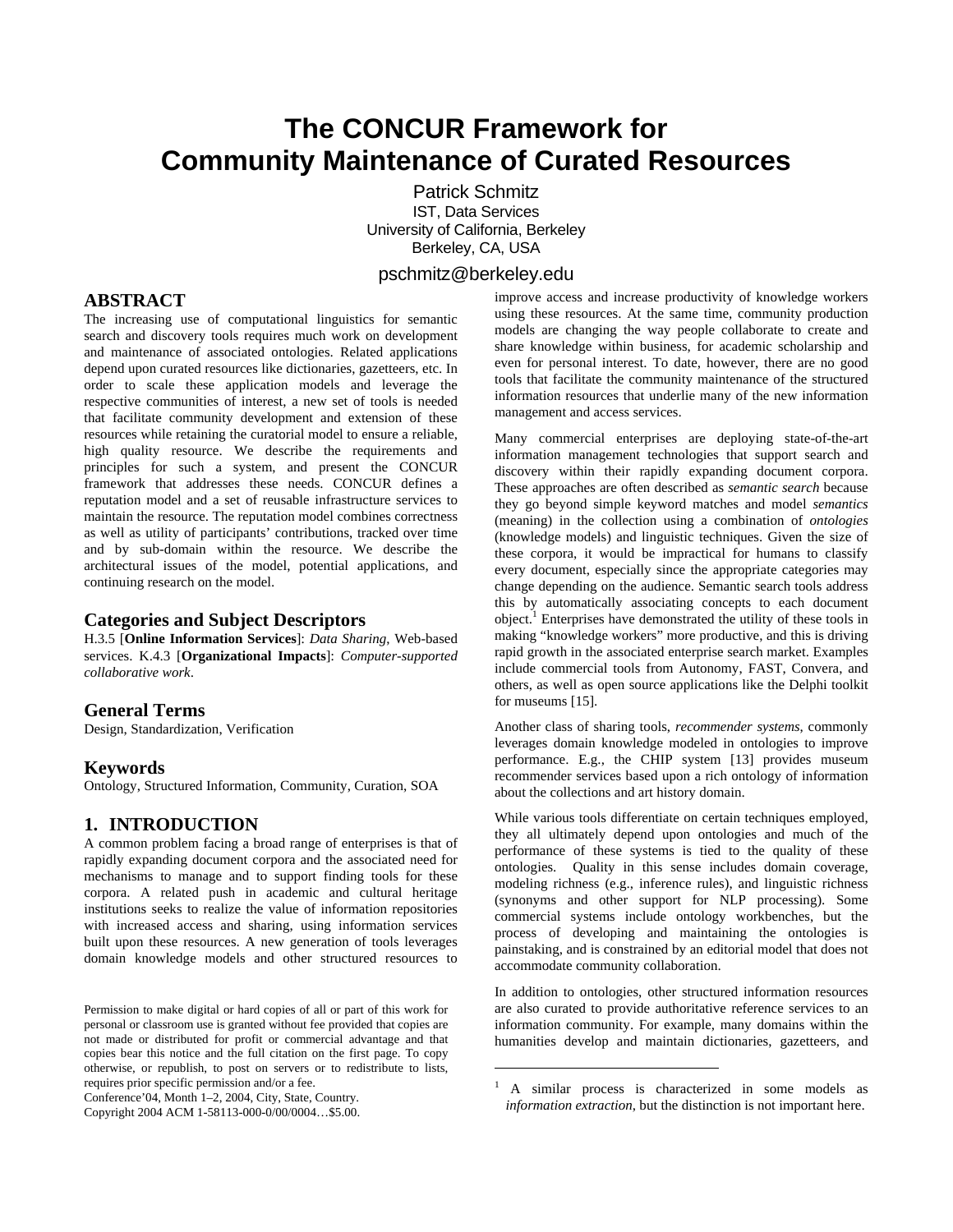name authorities to support scholarship (e.g., the Cuneiform Digital Library Initiative [3]). These reference resources are becoming more important to information management and associated document engineering, and yet tare maintained in an ad hoc manner. They are often "owned" and maintained by individuals or small groups who can at best accept suggestions from a community via email or other unstructured messages.

To address these needs, we present the CONCUR architecture for community maintenance of curated resources. This infrastructure will support the maintenance of structured information resources, leveraging a reputation model based upon the correctness and utility of a participant's contributions over time. The next sections lay out the principles and requirements for the system, some related work and a description of the CONCUR architecture.

# **2. PRINCIPLES AND REQUIREMENTS**

The ultimate authority and responsibility for a given knowledge resource rests with the curators, and so the infrastructure must serve their needs and fit in well with their workflow. It must be generally easy to use, but more specifically should allow curators to quickly find and judge the best suggestions from the community, without wading through long lists of naïve suggestions. This means that the performance of contributors must be tracked and used to rank new suggestions (although it should be possible to set an a priori reputation for known contributors). The system must model authority and expertise as a function of area or subject domain, both for the curators as well as for contributors. This ensures that a curator is not asked to consider suggestions outside their domain, and also recognizes that expertise is localized: a high reputation in Chinese ceramics should not confer high reputation to the domain of African textiles.

For contributors in a community, the system must again be easy to use, allowing a user to clearly describe a suggestion in a structured manner, and in the context of the existing resource (e.g., to add a synonym to a concept, to add a new narrower concept under an existing broader concept, or to propose a new inference rule as a function of existing concepts). It should also support timely response to suggestions and a means of seeing a decision trail for suggestions. Some existing projects like the AAT [6] take ad hoc input from users but these are neither particularly responsive nor transparent in their decisions. In order to foster the kind of dynamics that drive successful open-source projects and online communities, the infrastructure should support incentives for contribution and reputation. These may include explicit ranking of contributors, highlighting productive contributors or groups (e.g., those from a given institution), etc. For academic environments in which citations are a key metric, support for provenance of contributions may help justify the time and energy devoted to contributing to a shared resource. An implicit principle in this discussion is the importance of identity in the system – autonomous contribution misses the point. Some systems may allow pseudonymous contributions while others will require or encourage the association to real-world identities (especially to recognize a priori expertise in a domain).

The framework must be flexible enough to support different applications, including the linguistic enrichment of ontologies, the extension of knowledge modeling in ontologies, the addition or revision of items in dictionaries, gazetteers, name authorities, etc. The resource itself must be modeled in the abstract, and it must be possible to define application-specific measures of utility for contributions (e.g., number of documents or objects indexed using a new synonym, amount of end-user activity around a given addition, etc.).

For certain applications like semantic indexing (or information extraction) the tools should support what-if scenarios to determine the impact of a given suggestion before allowing or rejecting it.

# **3. RELATED WORK**

Many systems use automatic mechanisms to enrich certain types of resources, and considerable attention has been devoted to extension and enrichment of ontology. For example the model in Bhat, et al. [2] uses latent semantic analysis to identify potential synonyms, etc. to enrich a thesaurus. While such approaches might assist contributors to identify suggestions, curated resources only retain their authority if all suggestions are reviewed.

Social tagging systems implicitly support some of the functionality we describe in an unstructured manner. The activity of tag memes (e.g., for conferences, projects, etc.) and ad hoc mechanisms such as the *lat:* and *long:* prefixes on tags that predated structured geo-tagging demonstrate how a community can work together to define models of organization even within a folksonomic model. In [14] we showed that there are implicit ontologies in the data generated by social tagging activity. Wu et al. [18] use another approach and demonstrate similar results. To date, however, these systems do not provide tools to structure the model and to formalize decision-making.

Freebase [4] is a commercial system allowing a community to contribute instance data to an ontology. However, there is no formal mechanism for contributing to the ontology structure, nor does Freebase have a formal structure to support curatorial review.

There are examples of open-source ontology development, demonstrating that communities can produce structured resources like this. The OpenGALEN project [12] is among the oldest open source ontology projects. It follows a collaborative process without any formalization of provenance, authority, etc. Sunstein [16] describes how a deliberative process like this tends to produce worse results than a polling or review model, which argues against the pure open-source model for this kind of application. The Gene Ontology (GO) project [5] leverages a model of curator-groups similar to our own, but has no model for tracking provenance or reputation. The Microarray Gene Expression Data (MGED) ontology project comes the closest to some of the ideas we describe. Their Pronto tool [17] provides a set of web service APIs and client tools to support submission of new terms, or comments on existing terms. However, they do not provide formal support for curation or for provenance or reputation tracking, and they do not abstract the application to support other actions and different resource types.

The CONTEXT/SR platform [1] includes a model to review the results of automated information extraction, but does not include a reputation component. Ignat and Norrie [9] describe a system that supports collaborative editing of XML documents, defining a set of formal operations that change the XML structure. This approach provides a model for making changes to a curated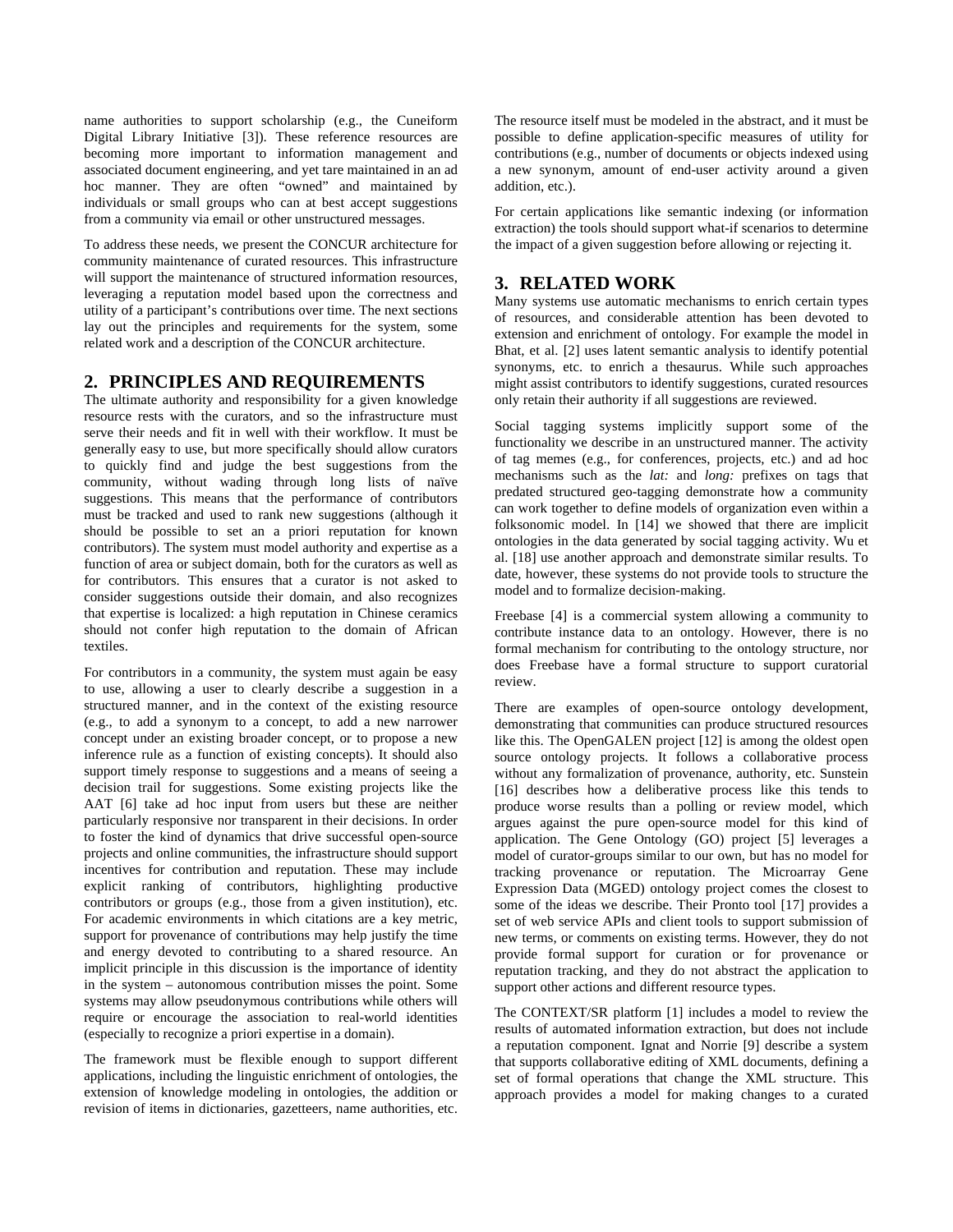(XML) resource, although their model does not consider curation/review mechanisms.

Early work on TRELLIS [7] describes a trust framework for annotating sources of information. The system allows a user to describe the reliability and credibility of sources of information, distinguishing between general past performance, and the specific context of a given instance. The system then aggregates ratings for sources from a community of users. There is some accommodation for usage of individual items of information, but there seems to be no generalized metric for utility of the given source of information. In addition, the model has only monolithic measures for each source, and has no means to qualify reliability or utility as a function of information domain.

A similar model is extended to social networks in [8], where users can describe levels of trust in others in their network. This model adds description of a subject area for the trust, but does not discuss how this is used. The SUNNY model [10] refines this model with the use of probabilistic trust associations and a Bayesian Network model for computing trust and confidence in social networks. However, SUNNY does not model focus of trust by domain, and none of these models incorporate a notion of how useful the source is (when found to be correct).

The EigenTrust model defines trust based upon performance in a peer-to-peer network, computed over time and as a function of the network. It also recognizes that many systems will assign a priori trust to certain parties, recognizing some pre-existing reputation or authority. The EigenTrust model does not model utility of contributions, and is quite different in application (it is intended specifically for peer-to-peer networks).

The CKC Challenge [11] echoes some of the requirements we describe (e.g., provenance and reputation tracking), but does not mention utility. As they are issuing a challenge to develop tools, they do not propose any specific solutions.

# **4. PROPOSED MODEL**

The CONCUR model defines a framework and tools to facilitate definition and submission of additions to the curated resource, tools to support review of these suggested additions, and a reputation model that tracks the performance of contributors over time. The framework follows Service-Oriented Architecture (SOA) principles in the definition of shared services, and abstracts the curated resource behind a service contract definition to enable broad re-use in different contexts. The next sections describe the roles and principles of the model.

#### **4.1 Roles in the framework**

There are two roles in the model: *contributors* of content and *reviewer/curators* who vet the suggestions. Contributors drive the model, providing the raw material of new suggestions that extend and enrich the resource. The reviewer/curators consider these suggestions and decide whether they are valid, sound proposals, or if they are problematic, or simply incorrect.

As the model scales for some applications, there may be intermediate reviewers that moderate the public contributions and act as a filter for the resource curators. These participants act as a reviewer of content from the perspective of the original contributors, however each suggestion that an intermediate reviewer allows (i.e., that is judged to be correct) is in turn passed

on to the next higher curatorial authority. As a result, the intermediate reviewers appear to the resource curators to be contributors, and so these participants act in a dual role of both reviewer and contributor.

## **4.2 Reputation model**

Many other systems employ reputation models in an attempt to surface more reliable or more popular content produced within a large community. In the CONCUR model, reputation is important for similar reasons. First, we want to highlight productive contributors within the community to motivate their continued work. Second, and perhaps more importantly, we need the system to accommodate the limited time that many resource curators can devote to this work. To make their time as productive as possible, the system must sort all the pending suggestions so that the most likely suggestions are presented first. If a curator has time to review five suggestions a day, these should be the five best suggestions in the system. By tracking the reputation of the contributors (including reviewer-contributors that vet suggestions before the curator sees them), such a ranking is possible.

However, what existing reputation systems lack is a weighting factor for the utility of the contributions made in the past. For example, suppose Professor A. suggests new synonyms for concepts in an ontology that are consistently correct but are in such an obscure area that the impact is very minor, while Student B. suggests new inference rules that are only correct 70% of the time, but when correct enable discovery of many additional objects on popular search terms. In a reputation model based purely on correctness, Prof. A. would have new suggestions ranked above those of Student B., but since the CONCUR reputation model weights correctness *and* utility, the suggestions of Student B. rise up in the queue.

An important principle is the flexible and loosely Wittgensteinian notions of correctness and utility of annotations. In this model, the contributions are *correct* to the extent that the resource curator agrees with them, and are *useful* to the extent that some application metric or community activity reflects use.<sup>2</sup>

Correctness is established by reviewers and modeled as a function of graph locality in an associated domain ontology. We use an ontology to model the fact that an expert in Chinese Ceramics should perhaps be able to carry some of her a-priori expertise when commenting on Korean Statuary, but a great deal less reputation should be assumed if she is working on concepts around African Textiles. The correctness measure decays with conceptual distance from directly measured concepts (initially using graph distance as a proxy, but allowing in principle for express modeling of conceptual distance in the ontology).

For a CONCUR application that maintains an ontology, the domain model is implicit in the resource itself. For something like a gazetteer that has a tree or directed graph structure, a mapping to subject areas is also straightforward. For something like a dictionary that does not have an implicit graph structure, it may be necessary to specify a domain ontology and to declare the

 $\overline{a}$ 

 $2$  In one sense, the ultimate users whose activity can determine utility fill a third role. This role is generally abstracted behind the utility metrics and so we do not describe it in the model.